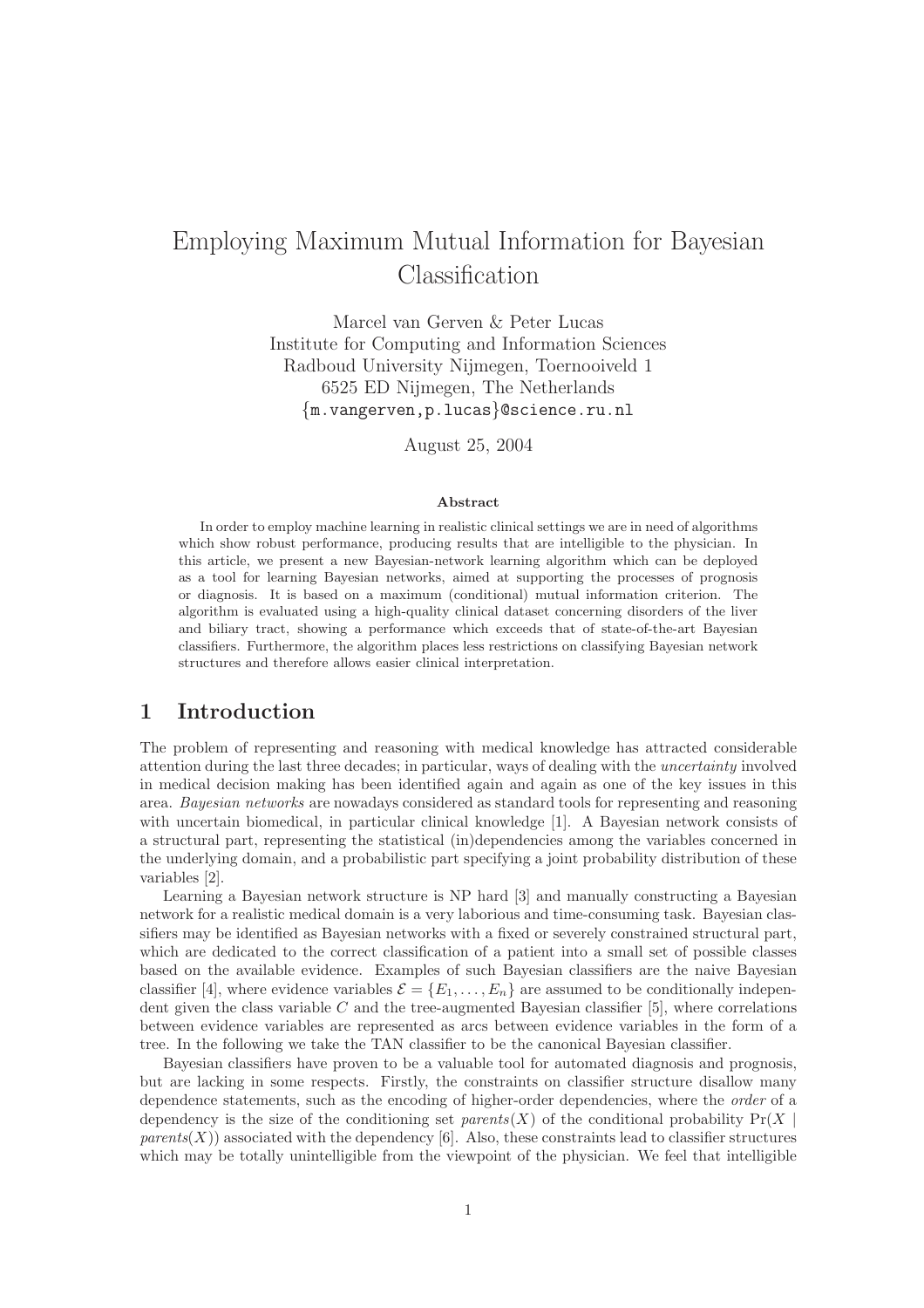classifier structures will increase the acceptance of the use of Bayesian classifiers in medical practice because of an improved accordance with a physician's perception of the domain of discourse. Classifier performance will also benefit from such an agreement, since the physician may now aid in identifying counter-intuitive dependency statements. Finally, Bayesian classifiers disregard the direction of dependencies, which may lead to suboptimal performance.

In this article, we introduce a new algorithm to construct Bayesian network classifiers which relaxes the structural assumptions and may therefore yield a network structure which is more intuitive from a medical point of view. This so-called *maximum mutual information* (henceforth MMI) algorithm builds a structure which favours those features showing maximum (conditional) mutual information. The structural assumptions it does make, take into account the direction of dependencies, leading to improved classification performance.

Next to the problems arising from constraints on classifier structure, Bayesian classifiers perform poorly in the face of small databases. Dependency statements may have only little support from the database (in terms of number of records) and yet are encoded within the classifier structure. The MMI algorithm incorporates a solution by making use of non-uniform Dirichlet priors during structure learning in order to faithfully encode higher-order dependencies induced by multiple evidence variables.

Bayesian network learning algorithms using information-theoretical measures such as mutual information are known as *dependency-analysis* based or *constraint-based* algorithms and have been used extensively [5, 7]. For instance, Cheng at al. devised an information-theoretical algorithm which uses dependency analysis to build a general Bayesian network structure. Three phases are distinguished: Drafting, where an initial network is built by computing the mutual information between pairs of vertices. Thickening, in which arcs between vertices are added when they are conditionally dependent on some conditioning set. Thinning, in which arcs between vertices are removed if the vertices are conditionally independent. In contrast, in our research we do not aim to build general Bayesian network structures, but instead aim to build a structure learning algorithm for Bayesian classifiers that provides a balance between the complexity issues associated with general structure learning algorithms and the highly restrictive structural assumptions of classifier structure learning algorithms.

In order to determine the performance of the MMI algorithm we make use of a clinical dataset of hepatobiliary (liver and biliary) disorders whose reputation has been firmly established. Performance of the algorithm is compared with an existing system for diagnosis of hepatobiliary disorders and other Bayesian classifiers such as the naive Bayesian classifier and the tree-augmented Bayesian classifier.

We feel that this new algorithm presents a solution to a number of problems associated with contemporary Bayesian classifiers. The algorithm is capable of constructing high fidelity Bayesian classifiers and it is hoped that the medical community will benefit from this in its application to decision-support in diagnosis and prognosis.

## 2 Preliminaries

In this section we present the theory on Bayesian classification and introduce the dataset used in this study.

#### 2.1 Bayesian Classification

The MMI algorithm constructs a Bayesian network with a specific structure which is optimized for classification. A Bayesian network  $\beta$  (also called belief network) is defined as a pair  $\beta$  =  $\langle G, \text{Pr} \rangle$ , where G is a directed, acyclic graph  $G = \langle V(G), A(G) \rangle$ , with a set of vertices  $V(G)$  =  $\{X_1, \ldots, X_n\}$ , representing a set of stochastic variables, and a set of arcs  $A(G) \subseteq V(G) \times V(G)$ , representing conditional and unconditional stochastic independences among the variables, modelled by the absence of arcs among vertices. Let  $\pi_G(X_i)$  denote the conjunction of variables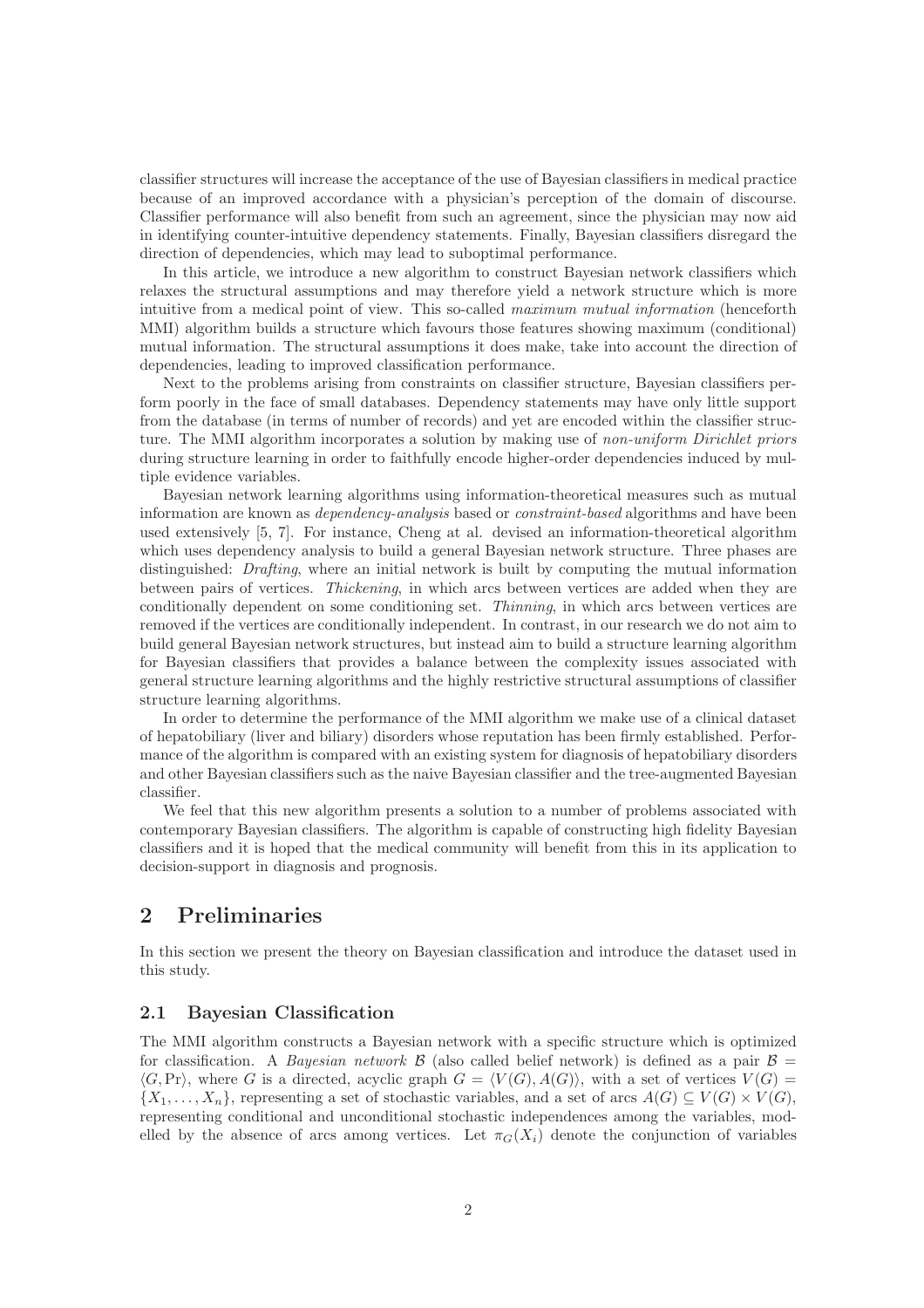

Figure 1: Forest-augmented naive (FAN) classifier. Notice that both the naive classifier and the tree-augmented naive classifier are limiting cases of the forest-augmented naive classifier.

corresponding to the parents of  $X_i$  in G. On the variables in  $V(G)$  is defined a joint probability distribution  $Pr(X_1, ..., X_n)$ , for which, as a consequence of the local Markov property, the following decomposition holds:  $Pr(X_1, ..., X_n) = \prod_{i=1}^n Pr(X_i \mid \pi_G(X_i)).$ 

In order to compare the performance of the MMI algorithm with different Bayesian classifiers we introduce the *forest-augmented naive classifier*, or FAN classifier for short (Fig. 1). A FAN classifier is an extension of the naive classifier, where the topology of the resulting graph over the evidence variables  $\mathcal{E} = \{E_1, \ldots, E_n\}$  is restricted to a forest of trees [8]. For each evidence variable  $E_i$  there is at most one incoming arc allowed from  $\mathcal{E} \setminus \{E_i\}$  and exactly one incoming arc from the class variable C.

The algorithm to construct FAN classifiers used in this paper is based on a modification of the algorithm to construct tree-augmented naive (TAN) classifiers by Friedman et al. [5] as described in [8], where the class-conditional mutual information

$$
I_D^{cc}(E_i, E_j \mid C) = \sum_{E_i, E_j, C} \Pr(E_i, E_j, C) \log \frac{\Pr(E_i, E_j \mid C)}{\Pr(E_i \mid C) \Pr(E_j \mid C)},
$$
\n(1)

computed from a database  $D$  is used to build a maximum cost spanning tree between evidence variables. Note that the use of a tree which encodes the between evidence dependencies implies that only first-order dependencies of the form  $Pr(E_i | C)$  and second-order dependencies of the form  $Pr(E_i | C, E_j)$  with  $E_i \neq E_j$  can be captured. Furthermore, the root of the tree is chosen arbitrarily, thus neglecting the mutual information as defined in equation (2) between evidence variables and the class variable, as is exemplified by Fig. 2.

The performance of the classifiers was determined by computing zero-one loss or classification accuracy, where the value  $c^*$  of the class variable C with largest probability is taken:  $c^* = \arg \max_c \Pr(C = c \mid \mathcal{E})$ . 10-fold cross-validation was carried out in order to prevent overfitting artifacts. Apart from looking at classification performance we will also discuss the resulting network structures and their interpretation from a medical point of view.

In this research, the joint probability distributions of the classifiers were learnt from data using Bayesian updating with uniform Dirichlet priors. The conditional probability distribution for each variable  $V_i$  was computed as the weighted average of a probability estimate and the Dirichlet prior, as follows:

$$
Pr_D(V_i \mid \pi(V_i)) = \frac{N}{N + N_0} \widehat{Pr}_D(V_i \mid \pi(V_i)) + \frac{N_0}{N + N_0} \Theta_i
$$

where Pr<sub>D</sub> is the probability distribution estimate based on a given dataset D, and  $\Theta_i$  is the Dirichlet prior. We choose  $\Theta_i$  to be a uniform probability distribution. Furthermore,  $N_0$  is equal



Figure 2: Choosing  $E_1$  as the root node would encode the conditional probability  $Pr(E_2 | C, E_1)$ which has low impact on classification accuracy due to the low mutual information between  $E_2$ and C.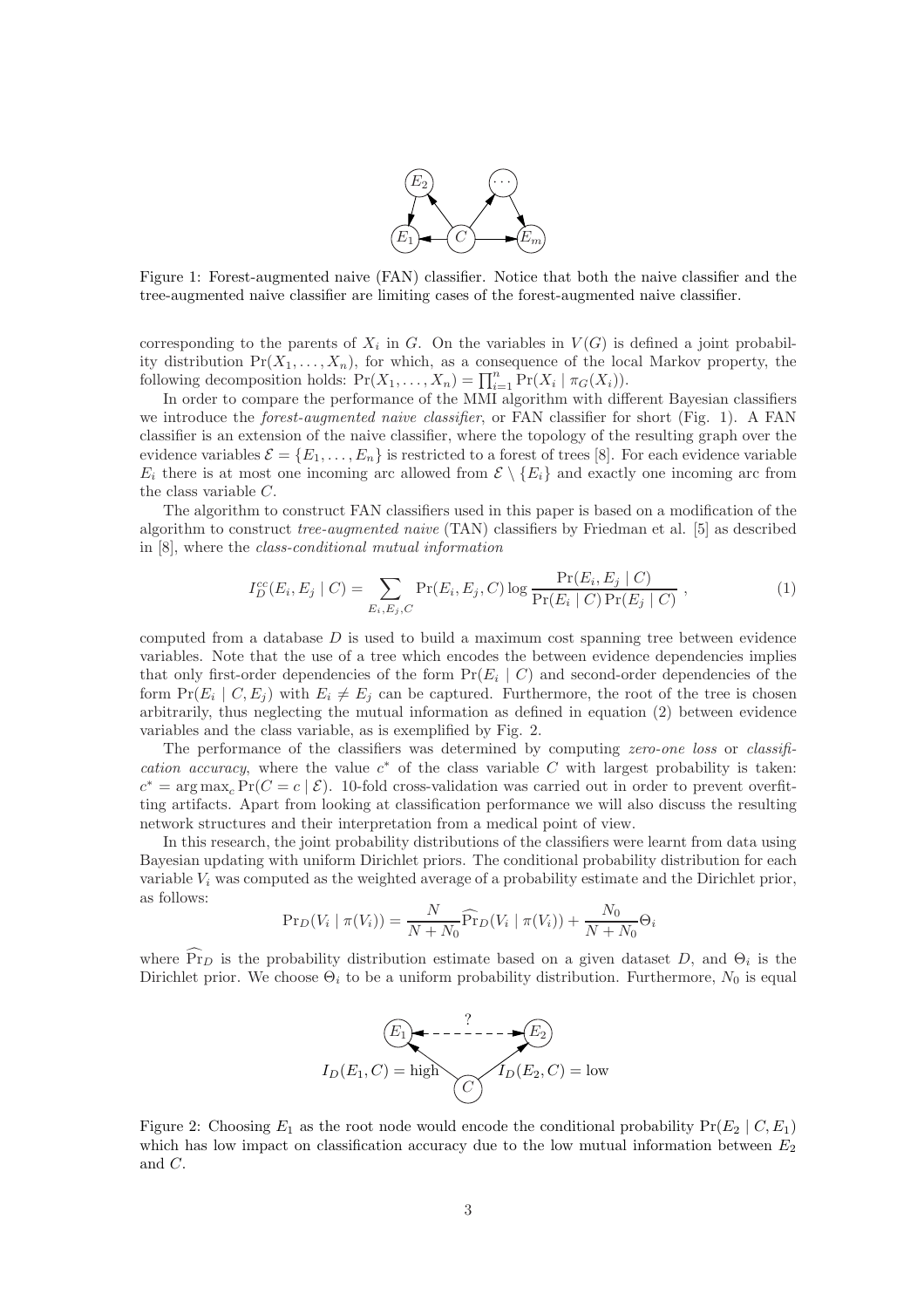

Figure 3: Network used to compute conditional mutual information, with  $A_1 \cdots A_n$  representing a full probability distribution of the type  $Pr(A_1 | A_2, \ldots, A_n)$   $Pr(A_2 | A_3, \ldots, A_n) \cdots Pr(A_n)$ .

to the number of past cases on which the contribution of  $\Theta_i$  is based, and N is the size of the dataset. When there were no cases at all in the dataset for any configuration of the variable  $V_i$ given a configuration of its parents  $\pi(V_i)$ , a uniform probability distribution was assumed. We have chosen a small Dirichlet prior of  $N_0 = 8$  throughout experimentation.

#### 2.2 The COMIK Dataset

We made use of the COMIK dataset, which was collected by the Copenhagen Computer Icterus (COMIK) group and consists of data on 1002 jaundiced patients. The COMIK group has been working for more than a decade on the development of a system for diagnosing liver and biliary disease which is known as the Copenhagen Pocket Diagnostic Chart [9]. Using a set  $\mathcal E$  of 21 evidence variables, the system classifies patients into one of four diagnostic categories: acute non-obstructive, chronic non-obstructive, benign obstructive and malignant obstructive. The chart offers a compact representation of three logistic regression equations, where the probability of acute obstructive jaundice, for instance, is computed as follows:  $Pr(a\text{cute}~obstructive~jaudice$  $\mathcal{E}$ ) = Pr(*acute* |  $\mathcal{E}$ ) · Pr(*obstructive* |  $\mathcal{E}$ ). The performance of the system has been studied using retrospective patient data and it has been found that the system is able to produce a correct diagnostic conclusion (i.e. in accord with the diagnostic conclusion of expert clinicians) in about  $75 - 77\%$  of jaundiced patients [10].

# 3 The Maximum Mutual Information Algorithm

The maximum mutual information algorithm uses both the computed mutual information between evidence variables and the class-variable, and the computed conditional mutual information between evidence-variables as a basis for constructing a Bayesian classifier. Mutual information (MI) between an evidence variable  $E$  and the class-variable  $C$  for a database  $D$  can be computed using the (conditional) probabilities of Bayesian networks of the type  $C \to E$  learnt from the database, such that

$$
I_D(E, C) = \sum_{E, C} \Pr(E \mid C) \Pr(C) \log \frac{\Pr(E \mid C)}{\sum_{c \in C} \Pr(E \mid c) \Pr(c)}.
$$
 (2)

Conditional mutual information between evidence variables is similar to the definition of classconditional mutual information as defined in equation 1 where the conditional may be an arbitrary set of variables  $A = \{A_1, \ldots, A_n\}$ . It may be computed from the Bayesian network depicted in Fig. 3 as follows:

$$
I_D^c(E_i, E_j | \mathcal{A}) = \sum_{E_i, E_j, \mathcal{A}} \Pr(E_i | E_j, \mathcal{A}) \Pr(E_j | \mathcal{A})
$$
  
\n
$$
\Pr(A_1 | A_2, \dots, A_n) \cdots \Pr(A_n) \log \frac{\Pr(E_i | E_j, \mathcal{A})}{\sum_{e_j \in E_j} \Pr(E_i | e_j, \mathcal{A}) \Pr(e_j | \mathcal{A})}.
$$
 (3)

Contrary to naive and TAN classifiers, the MMI algorithm makes no assumptions whatsoever about the initial network structure. The MMI algorithm starts from a fully disconnected graph, whereas the FAN algorithm starts with an independent form model such that  $\langle C, E_i \rangle \in A(G)$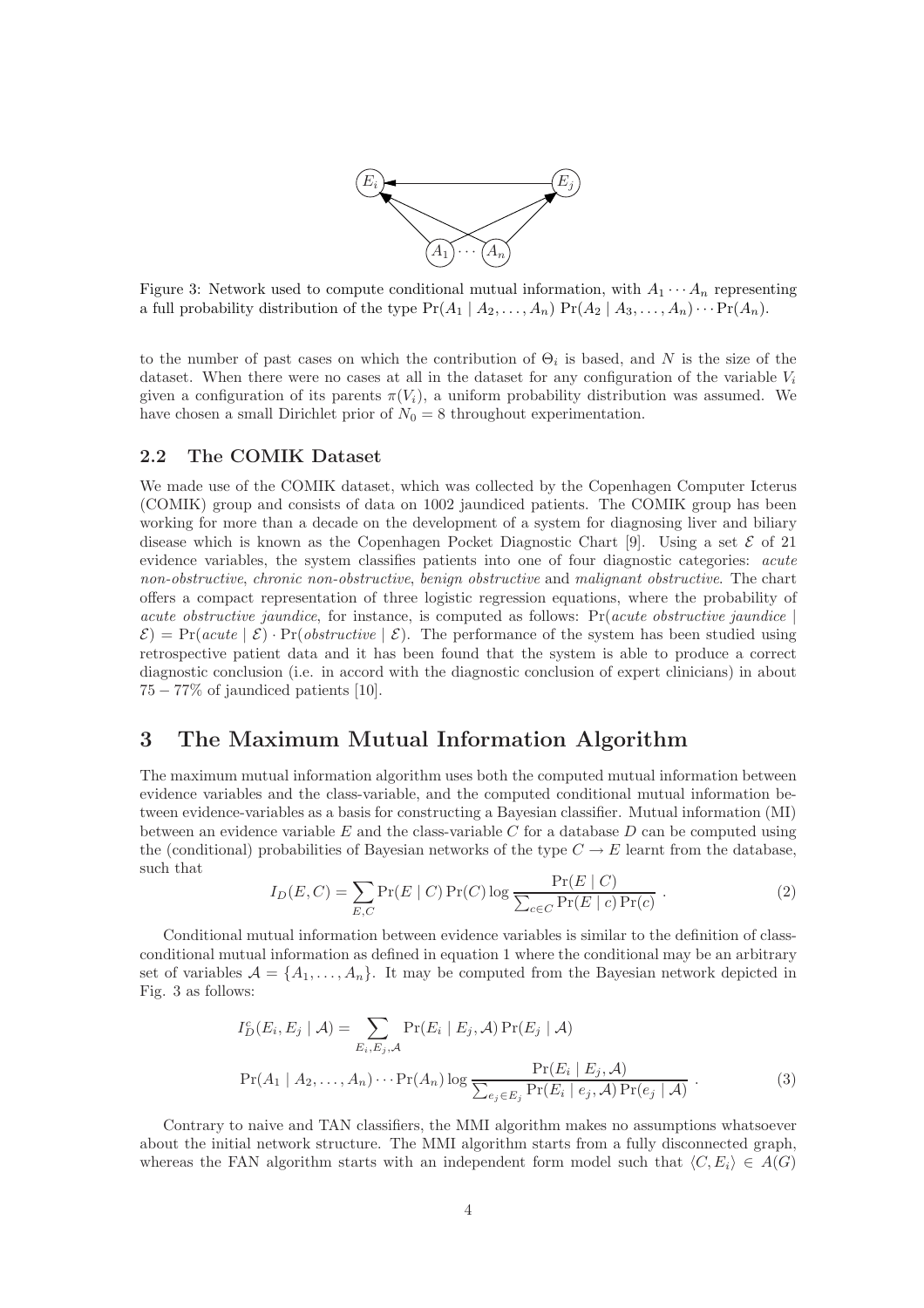| <b>Algorithm 1:</b> MMI construction algorithm                                                                     |  |  |  |  |  |  |
|--------------------------------------------------------------------------------------------------------------------|--|--|--|--|--|--|
| <b>input:</b> $G$ {empty Bayesian network structure}, $D$ {database}, $c$ {class variable},                        |  |  |  |  |  |  |
| $\mathcal{E}$ {evidence-variables}, N {number of arcs}                                                             |  |  |  |  |  |  |
| $\mathcal{C} \leftarrow$ a set of elements $\langle c,e \rangle$ , with $e \in \mathcal{E}$ , sorted by $I_D(c,e)$ |  |  |  |  |  |  |
| $\mathcal{A} \leftarrow \emptyset$ , $\mathcal{AO} \leftarrow \emptyset$ {ordering on the attributes}              |  |  |  |  |  |  |
| 5: for $i=0$ to N do                                                                                               |  |  |  |  |  |  |
| if A is empty or $I_D(\mathcal{C}_0) > I_D^c(\mathcal{A}_0)$ then                                                  |  |  |  |  |  |  |
| Let e be the evidence variable in $\mathcal{C}_0$                                                                  |  |  |  |  |  |  |
| remove $\mathcal{C}_0$ from $\mathcal C$                                                                           |  |  |  |  |  |  |
| add e to the ordering $A\mathcal{O}$                                                                               |  |  |  |  |  |  |
| add $\langle c, e \rangle$ to the arcs of G<br>10:                                                                 |  |  |  |  |  |  |
| for all $e' \in \mathcal{E} \setminus \mathcal{AO}$ do                                                             |  |  |  |  |  |  |
| add candidate $\langle e', e \rangle$ to A                                                                         |  |  |  |  |  |  |
| end for                                                                                                            |  |  |  |  |  |  |
| sort(A) by $I_D^c(e', e   \pi(e))$                                                                                 |  |  |  |  |  |  |
| else<br>15:                                                                                                        |  |  |  |  |  |  |
| Let $e'$ , e be the evidence variables in $\mathcal{A}_0$                                                          |  |  |  |  |  |  |
| remove $\mathcal{A}_0$ from $\mathcal{A}$                                                                          |  |  |  |  |  |  |
| add $\langle e', e \rangle$ to the arcs of G                                                                       |  |  |  |  |  |  |
| for all pairs $\langle a, e \rangle \in \mathcal{A}$ do                                                            |  |  |  |  |  |  |
| recompute $I_D^c(a, e \mid \pi(e))$<br>20:                                                                         |  |  |  |  |  |  |
| end for                                                                                                            |  |  |  |  |  |  |
| $sort(\mathcal{A})$                                                                                                |  |  |  |  |  |  |
| end if                                                                                                             |  |  |  |  |  |  |
| end for                                                                                                            |  |  |  |  |  |  |
| 25: return $G$                                                                                                     |  |  |  |  |  |  |

for all evidence variables  $E_i$ . Since redundant attributes are not encoded, network structures are sparser, at the same time indicating important information on the independence between class and evidence variables. In this sense, the MMI algorithm can be said to resemble *selective Bayesian* classifiers [11].

The algorithm iteratively selects the arc with highest (conditional) mutual information from the set of candidates and adds it to the Bayesian network  $B$  with classifier structure  $G$  (algorithm 1). It starts by computing  $I_D(E_i, C)$  for a list C of arcs between the class variables C and evidence variables  $E_i$ . From this list it selects the candidate having highest MI, say  $\langle C, E_i \rangle$ , which will be removed from the list and added to the classifier structure. Subsequently, it will construct all candidates of the form  $\langle E_i, E_i \rangle$  where  $\langle C, E_j \rangle$  is not yet part of the classifier structure G and add them to the list A. The conditional mutual information  $I_D^c(E_i, E_j | \pi(E_i))$  is computed for these candidates. Now, the algorithm iteratively selects the candidate of list  $\mathcal C$  or  $\mathcal A$  having the highest (conditional) mutual information. If a candidate  $E_i$  from A is chosen, then  $I_D^c(E_i, E_j | \pi(E_i))$ for all pairs  $\langle E_i, E_j \rangle \in \mathcal{A}$  is recomputed since the parent set of  $E_i$  has changed. By directing evidence arcs to attributes which show high mutual information with the class variable, we make maximal use of the information contained within the network and enforce the resulting structure to remain an acyclic digraph. Figure 4 shows an example of how the MMI algorithm builds a Bayesian classifier structure.

Looking back at equation (3) a possible complication is identified. Since the parent set  $A_1, \ldots, A_n$  may grow indefinitely and the number of parent configurations grows exponentially with  $n$ , the network may become victim of its own unrestrainedness in terms of structure. Note also that since one has a finite (and often small) database at ones disposal, this means that the actual conditional probability  $Pr(E_i | A_1, \ldots, A_n)$  will become increasingly inaccurate when the number of parents grows; configurations associated with large parent-sets cannot be reliably estimated from moderate size databases, introducing what may be termed spurious dependencies.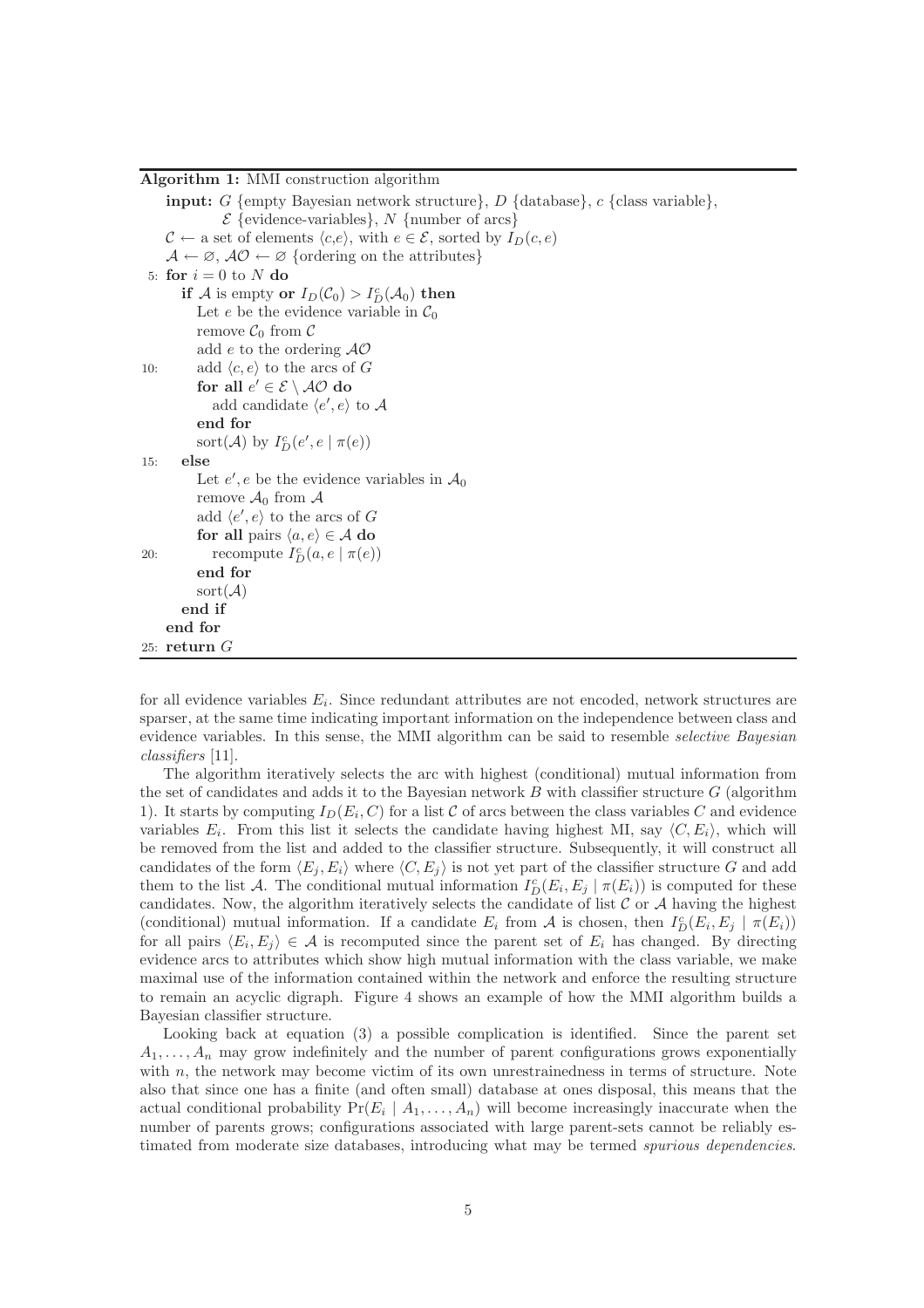

Figure 4: An example of the MMI algorithm building a Bayesian classifier structure. Dashed arrows represent candidate dependencies. The final structure incorporates feature selection, orientational preference of dependencies and the encoding of a third-order dependency  $Pr(E_2 | C, E_1, E_3)$ .

When we compute conditional information over a database consisting of k records, the average number of records providing information about a particular configuration of a parent set of size n containing binary variables will only be  $k2^{-n}$  on average. So even for moderate size databases such inaccuracies will arise rather quickly.

In order to prevent the occurrence of spurious dependencies, we make use of non-uniform Dirichlet priors. The probability  $Pr(E_i, E_j | \mathcal{A})$  is estimated to be equal to

$$
\frac{N^*}{N^*+N_0^c} \Pr_D(E_i, E_j \mid \mathcal{A}) + \frac{N_0^c}{N^*+N_0^c} \Pr_D(E_i \mid \mathcal{A}) \Pr_D(E_j \mid \mathcal{A}),
$$

where Pr denotes the estimate  $\widehat{Pr}$ , regularized by the uniform prior,  $N^*$  is the number of times the configuration  $A_1, \ldots, A_n$  occurs in D and  $N_0^c$  is the setting used during computation of the conditional mutual information. In this manner, both distributions will only marginally differ if the number of times the configuration occurs is small. Note that a uniform distribution will not work, since this *will* make both distributions differ substantially. In the following we will use  $N_0^c=500$  throughout our experiments, unless indicated otherwise.

## 4 Results

In this section we will demonstrate the usefulness of the  $N_0^c$  parameter, compare the classification performance of both the FAN and MMI classifiers on the COMIK dataset and give a medical interpretation of the resulting structures.

Table 1: Effects of varying parameter  $N_0^c$  for a model consisting of 30 arcs.

|    | $N_0^c \quad \%$ | $F(\mathcal{B})$ |       | $N_0^c \quad \% \quad \mathcal{F}(\mathcal{B})$ |     | $N_0^c$ % |          | $F(\mathcal{B})$ |
|----|------------------|------------------|-------|-------------------------------------------------|-----|-----------|----------|------------------|
|    | 1 74.75 87       |                  | 102   | 75.95 65                                        |     | 800       | 76.25    | -59              |
| 4  | 74.75 77         |                  | 290   | 75.95                                           | -63 | 900       | 76.25    | 59               |
| 36 | 74.85 71         |                  | 610-  | 75.95                                           | 61  | 2000      | 76.25 57 |                  |
| 56 | 75.15 67         |                  | 660 - | 76.25                                           | 61  |           |          |                  |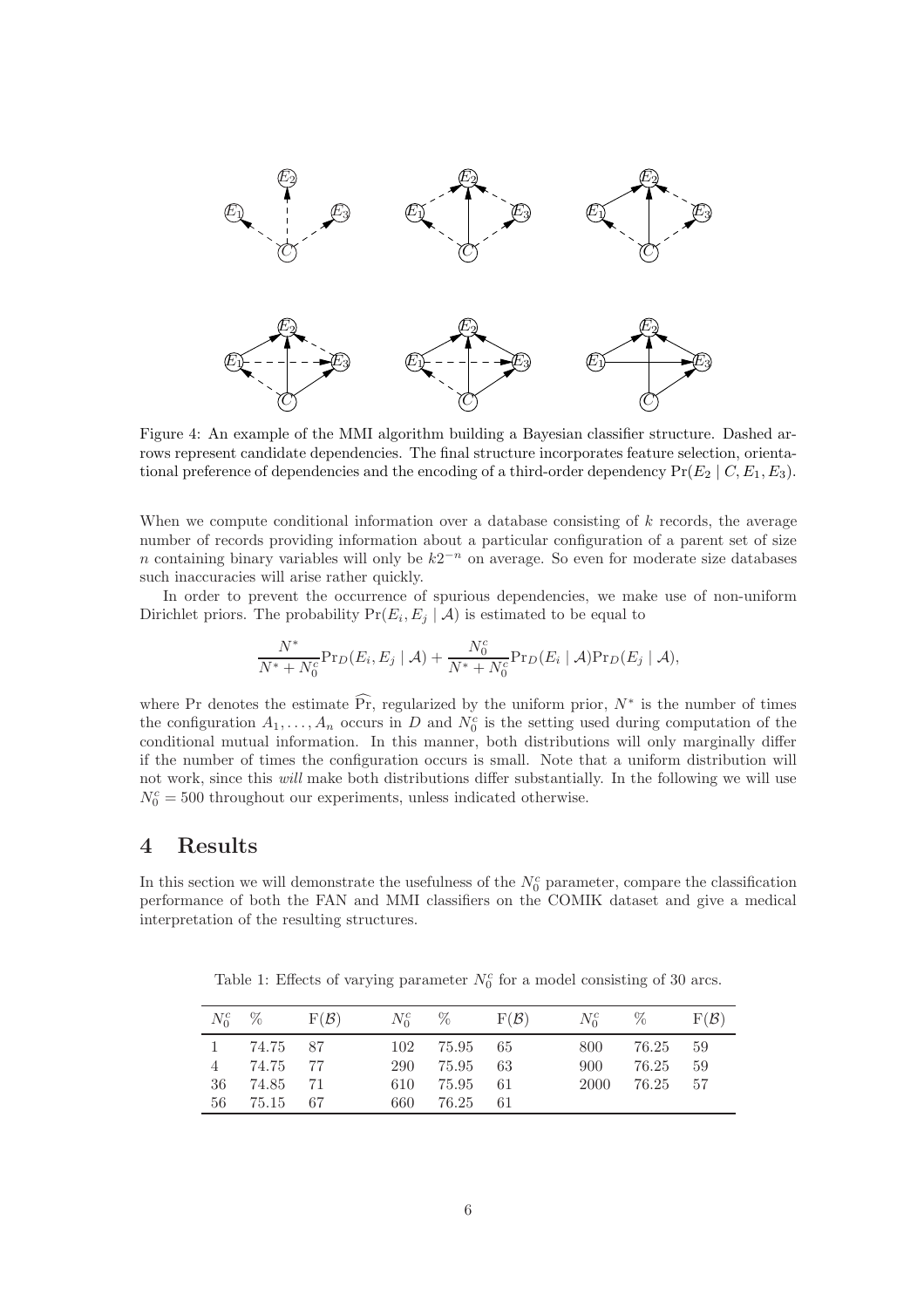

Figure 5: Classification accuracy for Bayesian classifiers with a varying number of arcs learnt using the FAN algorithm or the MMI algorithm for the COMIK dataset.

#### 4.1 Non-Uniform Dirichlet Priors

First we present the results of varying the parameter  $N_0^c$  in order to determine whether this has an effect on the classification performance and network structure of our classifiers. To this end, we have determined the classification accuracy and summed squared fan-in of the nodes in the classifier for a network of 30 arcs. Let  $|\pi_G(X)|$  denote the cardinality of the parent set of a vertex X. The summed squared fan-in  $F(\mathcal{B})$  of a Bayesian network  $\mathcal{B} = \langle G, Pr \rangle$  containing vertices  $V(G)$ is defined as  $F(\mathcal{B}) = \sum_{X \in V(G)} |\pi_G(X)|^2$ . Table 1 clearly shows that the summed squared fan-in decreases when  $N_0^c$  increases; indicating that spurious dependencies are removed. This removal also has a beneficial effect on the classification accuracy of the classifier, which rises from 74.75% for  $N_0^c = 1$  to 76.25% for  $N_0^c = 660$ . We have experimentally proven the validity of the use of non-uniform priors during classifier structure learning. A setting of  $N_0^c = 500$  seems reasonable, for which classification accuracy is high and the influence on structural complexity is considerable, but not totally restrictive.

#### 4.2 Classification Performance

We have compared the performance of the MMI algorithm with that of the FAN algorithm. Figure 5 shows that in terms of performance, both algorithms perform comparably and within the bounds of the Copenhagen Pocket Diagnostic Chart. Both the MMI and FAN algorithm show a small performance decrease for very complex network structures, which may be explained in terms of overfitting artifacts. The last arcs added will be arcs having very small mutual information, which can be a database artifact instead of a real dependency within the domain, thus leading to the encoding of spurious dependencies. Best classifier accuracy for the MMI algorithm is 76.65% for a network of 19 arcs versus 76.45% for a network of 27 arcs for the FAN algorithm.

When looking at network structures, one can observe that both algorithms represent similar dependencies, with the difference that those of the MMI algorithm form a subset of those of the FAN algorithm. The best FAN classifier has a structure where there is an arc from the class variable to every evidence variable and the following arcs between evidence variables: biliary-colics $qallstones \rightarrow upper-abdominal-pain \rightarrow leukaemia-lumbhoma \rightarrow gall-bladder, history-qe-2-weeks \rightarrow$ weight-loss, ascites  $\rightarrow$  liver-surface and  $ASAT \rightarrow$  clotting-factors. The MMI algorithm has left leukaemia-lymphoma,congestive-heart-failure and LDH independent of the class-variable and shows just the dependency *liver-surface*  $\rightarrow$  *ascites* between evidence variables.

The independence of evidence variables demonstrates that the structural assumptions made for FAN classifiers can be overconstrained. Another problem arising with FAN classifiers, which does not arise with MMI classifiers is that the FAN algorithm shows no preference regarding the orientation of arcs between evidence variables; an arbitrary vertex is chosen, which serves as the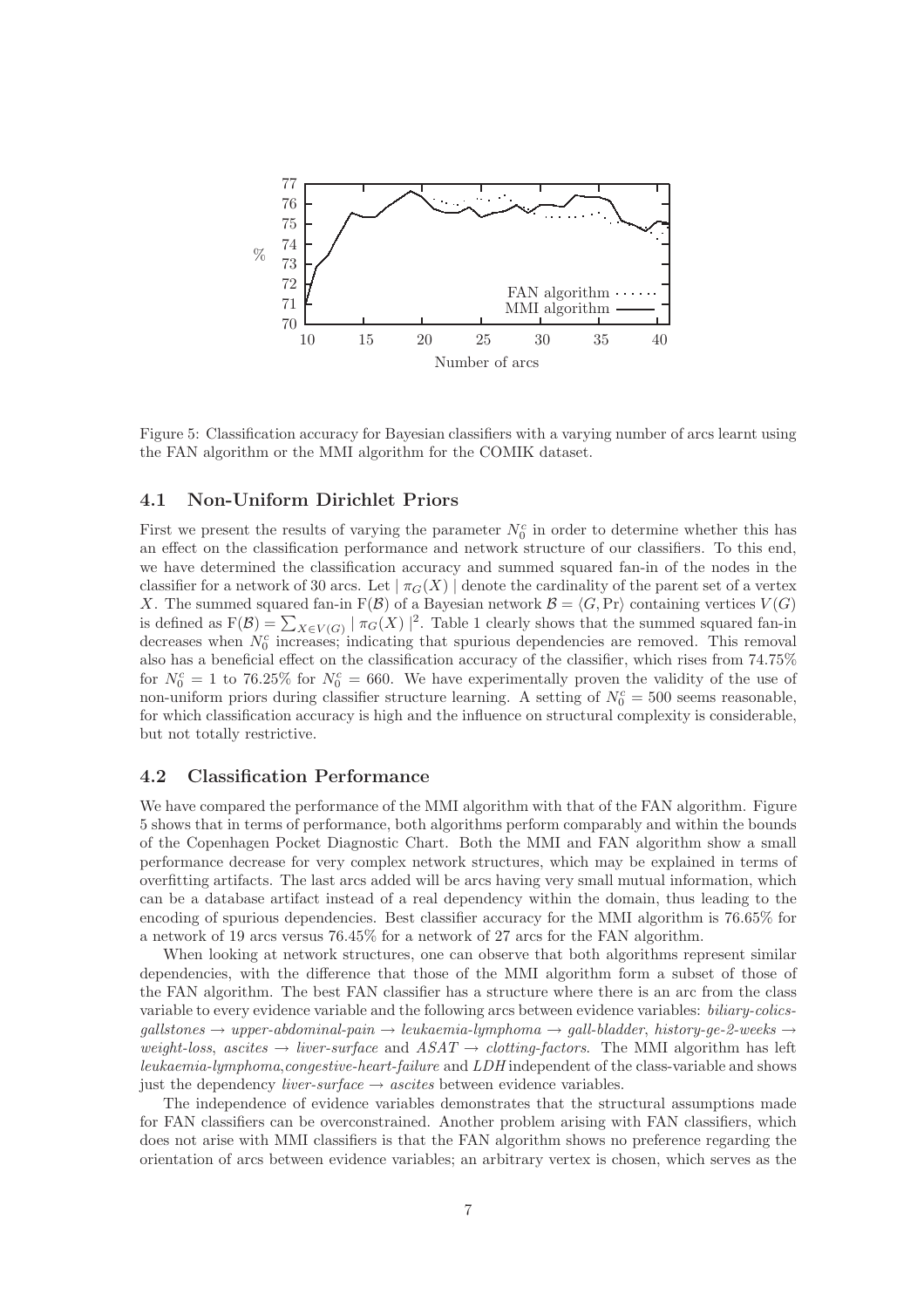

Figure 6: Dependencies for the COMIK dataset using a FAN classifier containing 41 arcs. The class-variable was fully connected with all evidence variables and is not shown.

root of a directed tree (viz. Fig. 2). This implies that even though a variable  $X$  may have very high mutual information with the class-variable and a variable Y may have very low mutual information with the class-variable, the FAN classifier may add the arc  $X \to Y$ , which adds little information in terms of predicting the value of the class-variable. The MMI algorithm in contrast will always select the vertex with lowest mutual information to be the parent vertex such that an arc  $Y \to X$  is added. The change in direction of the dependency between *liver-surface* and *ascites* when comparing the FAN and MMI classifiers illustrates this phenomenon.

#### 4.3 Medical Interpretation of Classifier Structure

Given our aim of learning classifying Bayesian networks that not only display good classification performance, but are comprehensible to medical doctors as well, we have carried out a qualitative comparison between two of the Bayesian networks learnt from the COMIK data: Figure 6 shows a FAN classifier which was learnt using the FAN algorithm described previously [8], whereas Figure 7 shows an MMI network with the same number of arcs. Clearly, the restriction imposed by the FAN algorithm that the arcs between evidence variables form a forest of trees does have implications with regard to the understandability of the resulting networks. Yet, parts of the Bayesian network shown in Figure 6 can be given a clinical interpretation. Similar remarks can be made for the MMI network, although one would hope that giving an interpretation is at least somewhat easier.

If we ignore the arcs between the class vertex and the evidence vertices, there are 20 arcs between evidence vertices in the FAN and 22 arcs between evidence vertices in the MMI network. Ignoring direction of the arcs, 9 of the arcs in the MMI network are shared by the FAN classifier. As the choice of the direction of arcs in the FAN network is arbitrary, it is worth noting that in 4 of these arcs the direction is different; in 2 of these arcs it is medically speaking impossible to establish the right direction of the arcs, as hidden variables are involved, in 1 the arc direction is correct (congestive-heart-failure  $\rightarrow$  ASAT), whereas in the remaining arc (GI-cancer  $\rightarrow$  LDH) the direction is incorrect.

Some of the 13 non-shared arcs of the MMI network have a clear clinical interpretation. For example, the arcs  $GI\text{-}cancer \rightarrow ascites$ , congestive-heart-failure  $\rightarrow ascites$  and  $GI\text{-}cancer \rightarrow liver\text{-}cancer$ surface are examples of arcs that can be given a causal interpretation, as gastrointestinal (GI) cancer and right-heart failure do give rise to the accumulation of fluid in the abdomen (i.e. ascites), and there are often liver metastases in that case that may change the liver surface. Observe that the multiple causes of ascites cannot be represented in the FAN network due to its structural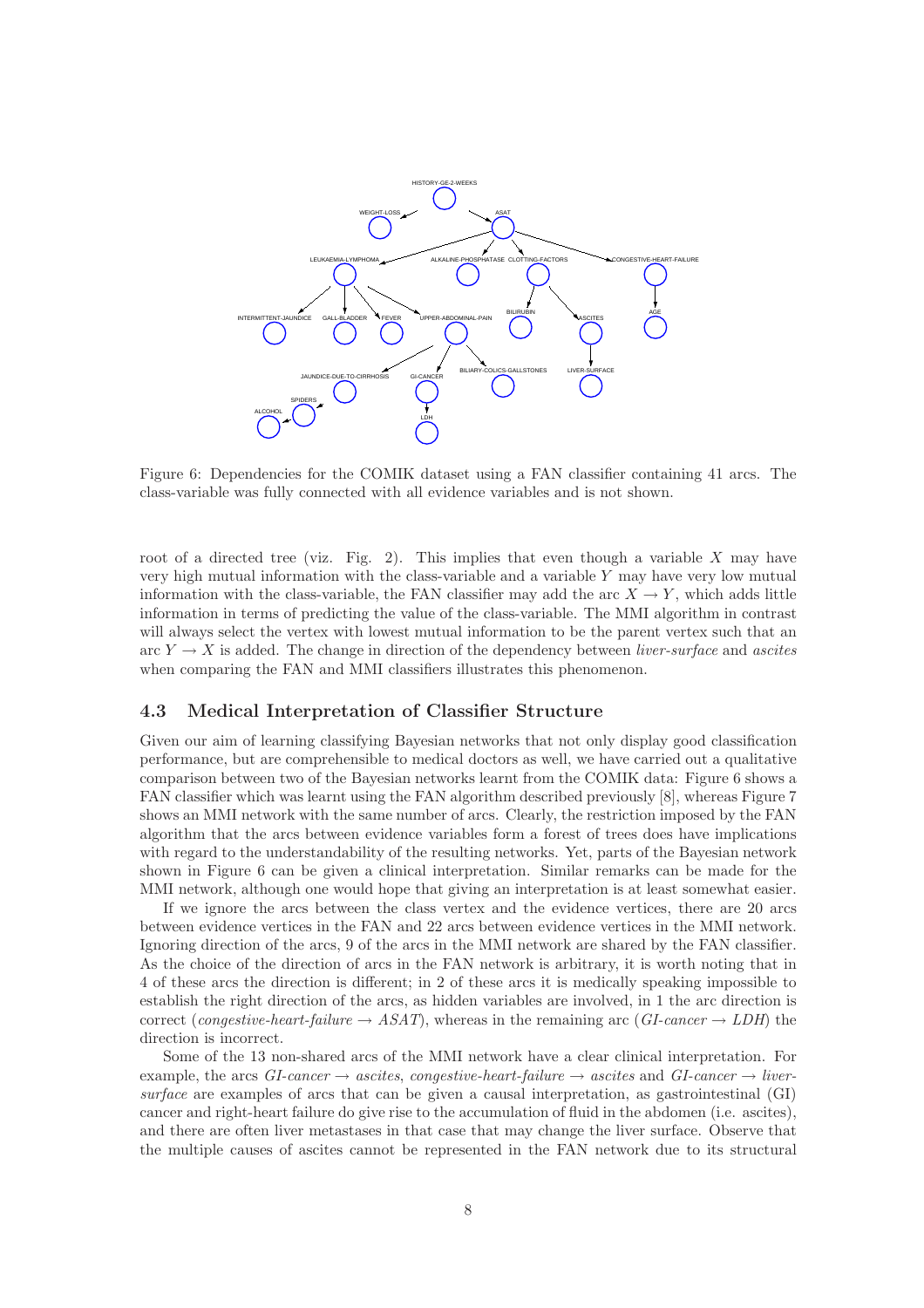

Figure 7: Dependencies for the COMIK dataset using an MMI classifier containing 41 arcs. The class-variable was fully connected with all evidence variables and is not shown.

restrictions. The path gallbladder  $\rightarrow$  intermittent-jaundice  $\rightarrow$  fever in the MMI network offers a reasonably accurate picture of the course of events of the process giving rise to fever; in contrast, the situation depicted in the FAN, where leukaemia-lymphoma acts as a common cause, does not reflect clinical reality. However, the arc from upper-abdominal-pain to biliary-colics-gallstones in the FAN, which is correct, is missing in the MMI network. Overall, the MMI network seems to reflect clinical reality somewhat better than the FAN, although not perfectly.

Note that in this example, the MMI network is forced to contain 41 arcs, while it is more sound to encode just those dependencies that show sufficient (conditional) mutual information. An optimal setting of  $N_0^c$  may significantly improve the medical validity of the resulting classifiers.

## 5 Conclusion

This article contributes to the use of machine learning in medicine by presenting a number of new ideas which can improve both the performance and intelligibility of Bayesian classifiers. The MMI algorithm makes fewer structural assumptions than most contemporary Bayesian classification algorithms, while still remaining tractable. It iteratively builds classifier structures that reflect existing higher-order dependencies within the data, taking into account the mutual information between evidence variables and the class variable. The use of non-uniform Dirichlet priors during the estimation of conditional mutual information prevents the construction of overly complex network structures and the introduction of spurious dependencies. As is shown, the number of higher-order dependencies will only increase if this is warranted by sufficient evidence. To the best of our knowledge, this is the first time non-uniform Dirichlet priors are employed during the estimation of (conditional) mutual information. The correlation between the classifier structure generated by the MMI algorithm and the actual dependencies within the domain is in our opinion imperative to improve both the acceptance and quality of machine-learning techniques in medicine.

## References

- [1] Lucas, P. J. F., van der Gaag, L. C., Abu-Hanna, A.: Bayesian networks in biomedicine and health-care. Artificial Intelligence in Medicine 30 (2004) 201–214
- [2] Pearl, J.: Probabilistic Reasoning in Intelligent Systems: Networks of Plausible Inference. Morgan Kaufmann Publishers (1988)